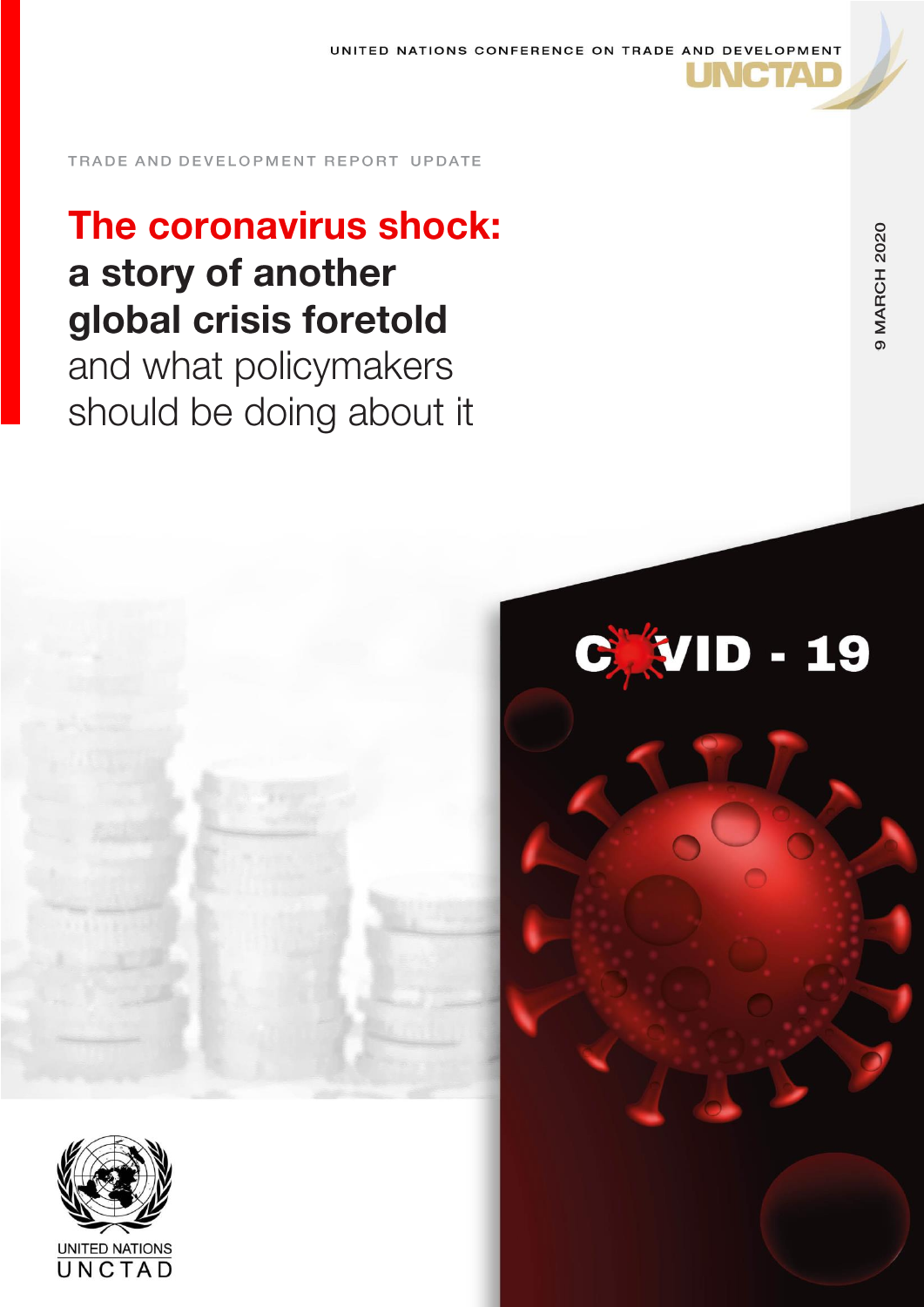## *A year of living dangerously*

The coronavirus crisis is first and foremost a public health threat, but it is also, and increasingly, an economic threat. The so-called "Covid-19" shock will trigger a recession in some countries and a deceleration of global annual growth to below 2.5 per cent -- often taken as the recessionary threshold for the world economy. The resulting hit to global income compared with what forecasters had been projecting for 2020 will be around the trillion-dollar mark; the bigger question is could it be worse?

The duration and depth of the crisis will depend on three variables: how far and fast the virus spreads, how long before a vaccine is found, and how effective policy makers will be in mitigating the damage to our physical and economic health and well-being. The uncertainty surrounding each of these variables is adding to people's sense of anxiety, which is a fourth variable that will shape crisis outcomes.

There are two possible readings of the economic consequences of the Covid-19 shock. The consensus view is that the shock has the potential to upset what was a spluttering but otherwise well-aligned global recovery that had set in during the second half of 2017, with the policy task at hand to nullify the new threats to a renewed economic confidence that had underpinned a string of optimistic growth forecasts for the coming years.

From this perspective, if the outbreak is short-lived, a familiar mix of accommodative monetary policies (ideally limited to cuts in the central bank's rate but possibly involving more unorthodox measures to lower long-term interest rates) and automatic fiscal stabilizers should be sufficient to save the day, with the recovery assuming the "V" shape that followed, for example, the SARS virus shock of 2003.

If, however, the crisis is more long-lasting, most likely due to disruptions on the supply-side of the economy through crippled production networks and squeezed profit margins, hopes of recovery will hinge on more sustained and coordinated liquidity injections by Central Banks, more active fiscal policies (where space is available) and by renewed efforts to bolster free trade and foreign investment. The recovery will then more likely assume a U-shape, like the oil shocks of the 1970s, with some serious economic casualties along the way, but with the organizing principles of the world economy preserved… until the next crisis!

On a second reading, the economic consequences linked to the virus are less a matter of time and confidence and more a matter of the (political) leadership and (policy) coordination needed to stem the waves of economic pathogens released by the crisis from crashing in to an already fragile and highlyfinancialized world economy. Losses of consumer and investor confidence are the most immediate signs of spreading contagion, but asset price deflation, weak aggregate demand, heightened debt distress and a worsening income distribution pose greater policy challenges. The East Asian financial crisis might offer parallels, but that crisis occurred when China had a smaller economic footprint and the advanced economies were in reasonably good economic shape which is not the case today.

From this alternative perspective, an effective response to the economic consequences of the Covid-19 will require not only active and targeted macroeconomic measures, but a series of remedial policies and institutional reforms needed to build a robust, sustained, equitable and climate-friendly growth trajectory that would reduce the chances of a subsequent economic breakdown.

## *Sluggish growth, extreme inequality and recurrent shocks: the new abnormal.*

A spluttering recovery in the North and a general slowdown in the South have been hanging ominously over the global economy since the 2008-09 financial crisis; combined with heightened market volatility, a fractured multilateral system and diminished room for policy manoeuvre, the past decade has been marked by a growing sense of economic anxiety.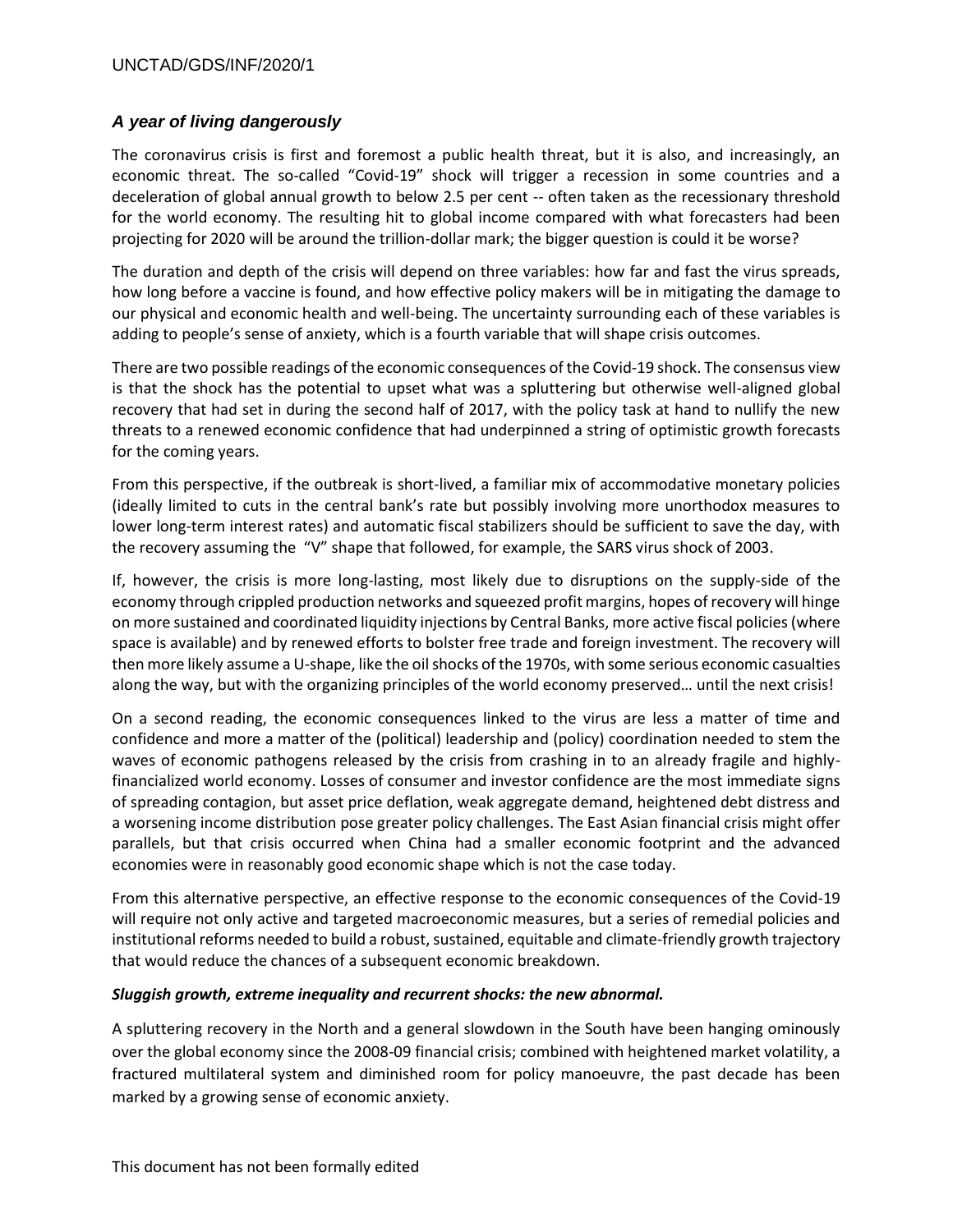Behind this lies a more prolonged period of sluggish investment and growth, punctuated by intermittent booms and busts, and underpinned by rapid private debt accumulation, stable prices and low interest rates, which emerged well before the financial crisis in the advanced economies and has characterised much of the rest of the global economy since then.

Sluggish growth and a heightened economic anxiety have been closely associated with an unprecedented rise in inequality, across almost all countries, reflecting a combination of wage suppression, corporate rentierism and wealth concentration. Financial boom-bust cycles generated by attempts to overcome sluggish growth by monetary easing and financial deregulation has exacerbated the inequality-stagnation nexus by creating waste and distortions on the supply side and reducing potential growth.

During the booms, the financial sector tends to crowd out real economic activity while cheap credit misallocates capital, diverting resources to low-productivity sectors such as real estate and personal services in the "gig economy". The resulting misallocation of resources is exposed during crises, after which the economy should shift back to more productive sectors and companies, but this is often impeded by credit crunches and deflationary pressures. These cycles also aggravate the demand gap by increasing inequality, with austerity measures adopted in response to the bust further impoverishing working families, while the top one per cent capture much of the incremental growth in the recovery.

Given this heavily financialized, fragile and deeply interdependent global economy contagion from shocks has become a persistent worry for policy makers, particularly in developing economies where reserve accumulation has been the protective measure of choice. While the most vulnerable economies are rarely the source of the financial pathogens that spread contagion, the multilateral system, tasked with ensuring stability, has been too slow in reacting to the threat of financial contagion and too aggressive in dealing with its economic consequences.

Over the second half of 2019, and before the outbreak of the Covid-19 crisis, it became increasingly clear that the global economy had entered more troubled waters with slower growth across all regions and a number of economies contracting in the final quarter. Still, and despite the (self-fulfilling) talk of limited room for policy manoeuvre, there was a widely shared expectation that things would gradually improve in 2020, led by the large emerging economies, with a return to potential global growth by 2021.

The gap between the reality on the ground, which was calling for bold and concerted policy action, and a persistent belief in sound fundamentals and a self-correcting world economy, stigmatized suggestions of a need for bolder policy interventions, deferring instead to monetary tweaking and "structural reforms".

To mention just one example, the IMF's January Outlook repeated such sentiments albeit with a small growth downgrade from its October figures because of a slower return to normal in leading emerging economies. Still, the combination of an almost constant growth rate of 6% in China, an easing of trade tensions and a presumed acceleration of major commodity-exporting countries was expected to push global growth in 2020 up to 2.7 per cent, despite the continued weak growth performance of developed economies (Figure 1). Now that the Covid-19 shock has changed the scenario all forecasts for 2020 are being revised downward.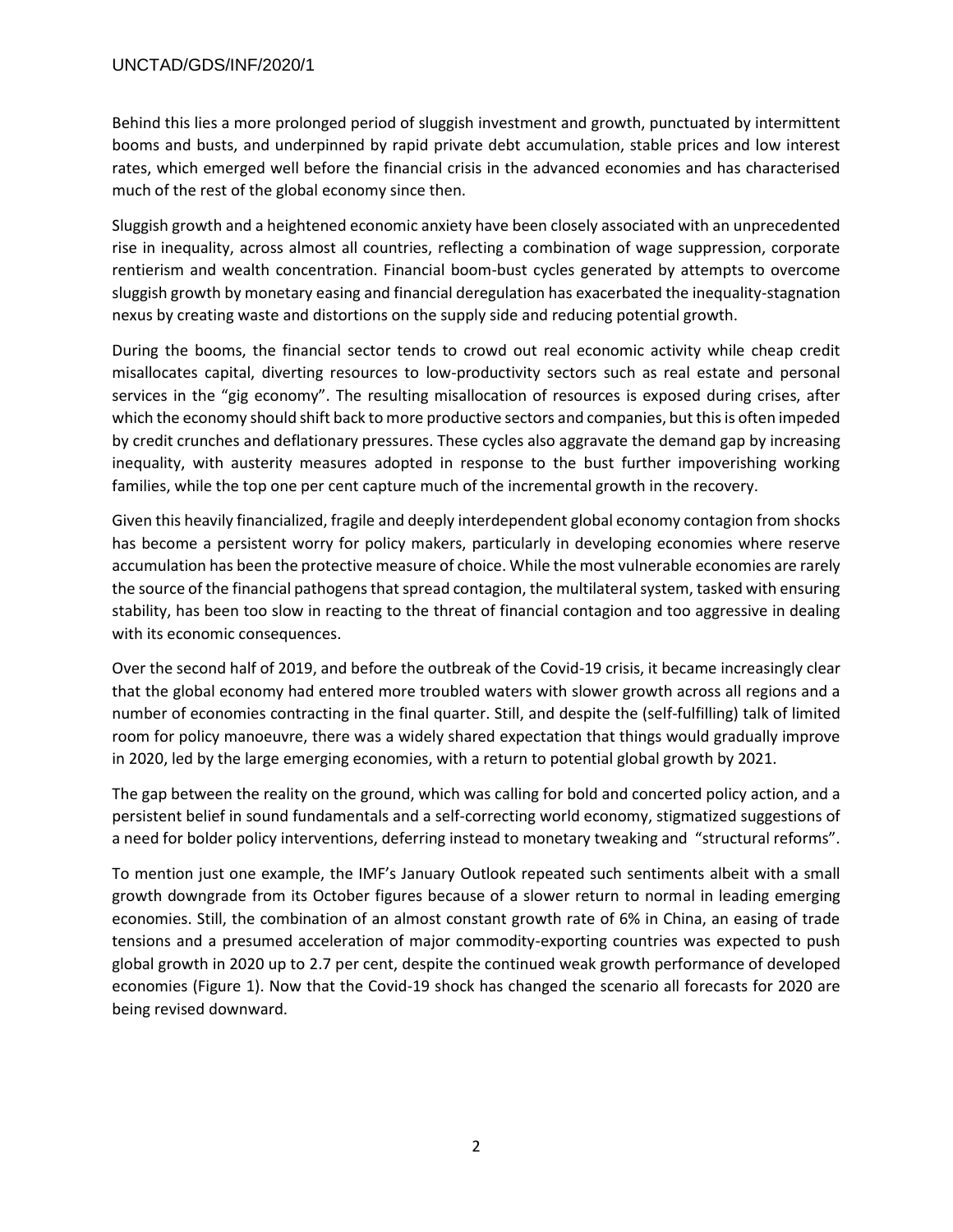



Source: UNCTAD calculations based on IMF, WEO, October, 2019

With a percentage point drop in global growth costing some \$900bn in lost income, most forecasts have wiped a trillion dollars of global income for this year and if growth comes in at 1.7 per cent the cost of the virus will be closer to 2 trillion dollars.

## *Channels of economic disruption*

To understand the potential damage from the virus it is useful to distinguish three main channels of disruption: demand, supply and finance.

On the demand side, a combination of declining income, shifting sentiment (fear of contagion) and the absence of a vaccine can be expected to negatively impact private spending, particularly in the service sector, with tourism and entertainment being more affected, especially in activities associated with large public events and catering services. Reduced working hours, possible layoffs will, other things being equal, reduce household spending and increase economic insecurity for those who do not have access to a social safety net. The increase in uncertainty about the effects of the shock will also delay private investment, but government demand can go up in many countries, to fight contagion through emergency healthassistance initiatives. Despite the latter, the net demand effect of the Covid-19 shock is generally assumed to be negative in the short run.

On the supply side, a sudden stop of manufacturing activity in the most affected regions will cause bottlenecks in global value chains. Inventory decumulation can support supply for a while, but with today's just-in-time globalized production structures, it seems reasonable to assume that the duration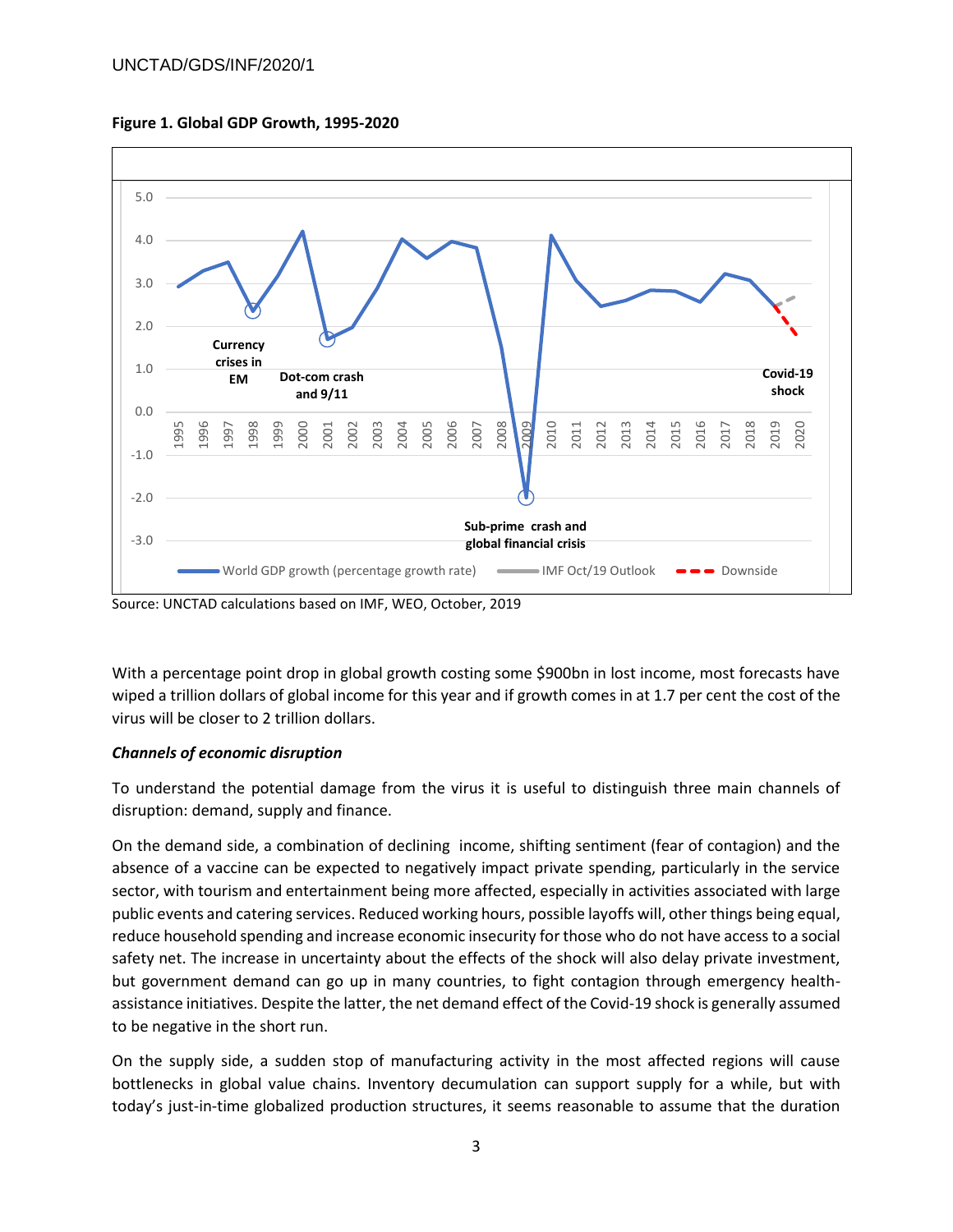and magnitude of the Covid-19 outbreak has already exhausted inventory stocks. Such disruption will in turn trigger widespread factory closures for lack of intermediary inputs, even in zones still immune to the virus.

The concern is that exports of both manufactured final goods and of commodity inputs will begin to weaken sharply, further affecting earnings and employment. Despite all unknowns, a moderate hypothesis is that profits will be initially hit and, if the crisis persists, employment and wages will also decline. The consequences of disruptions on the supply side can therefore contaminate aggregate demand, reinforcing the first channel mentioned above, as well as threatening financial stability, as laid out below.

The increase in risk aversion since the Covid-19 shock and the usual flight to liquid assets in face of uncertainty have already pushed equity markets into correction territory. In some cases, the immediate "corrections" were as intense as during the Global Financial Crisis (GFC) and volatility has also skyrocketed. Following safe-haven bets, bond markets have exhibited sharp reversals. In the foreign exchange market, sharp fluctuations are still to be expected both for emerging-market currencies, as the risk-premium of primary exporting and financially-fragile countries move up, and the exchange rates between the world's main reserve currencies adjust to the response of monetary policy.

As discussed extensively in previous Trade and Development Reports, the shock is coming after an unprecedented splurge in borrowing, both public and (particularly) private, with total debt stocks reaching \$229 trillion at the end of 2018, over two and a half times global GDP, and up from \$152 at the onset of the global financial crisis.

Heavily-indebted commodity exporters are likely to be on the front-line of debt-related economic stresses from the spread of the virus, particularly where foreign exchange reserves have been on a falling trend. But loans to the corporate sector have been a prominent feature of the post-crisis period, including to firms in emerging economies, and with so-called leveraged loans – characterised by a very high debt to earnings ratio – which have doubled in size over their pre-crisis peak becoming a growing source of concern, particularly in advanced economies. According to the OECD, the global outstanding amount of non-financial corporate bonds reached USD 13.5 trillion, more than double their (real) value at the end of 2008, with non-investment grade issuance reaching 25 per cent of total issuance. Profit warnings and adjustments in the horizon of returns on investment by highly leveraged firms will likely trigger margin calls, tighten borrowing conditions and increase the risk of a stampede to sell those assets not hit in the first round of heightened risk aversion. This is likely to be particularly stressful in sectors and for firms caught up in the disruption to supply chains caused by the virus spread.

This raises the prospect of a credit crunch in a period of high indebtedness, declining global growth, falling foreign exchange earnings and despite very low-interest rates.

Depending on how far this pattern is stretched out and how policies respond, the projected growth and financial forecasts could range from a curbing of financial exuberance through to a deflationary panic to another 'Minsky moment' and subsequent global financial crisis.

#### *The looming threat to indebted developing economies*

Over the past decade, developing countries have experienced deepening financial and debt vulnerabilities against a backdrop of tepid economic growth, slowing trade, sluggish real investment, including greenfield FDI, and growing income inequalities. From Buenos Aires to Beirut, and from Maputo to Islamabad,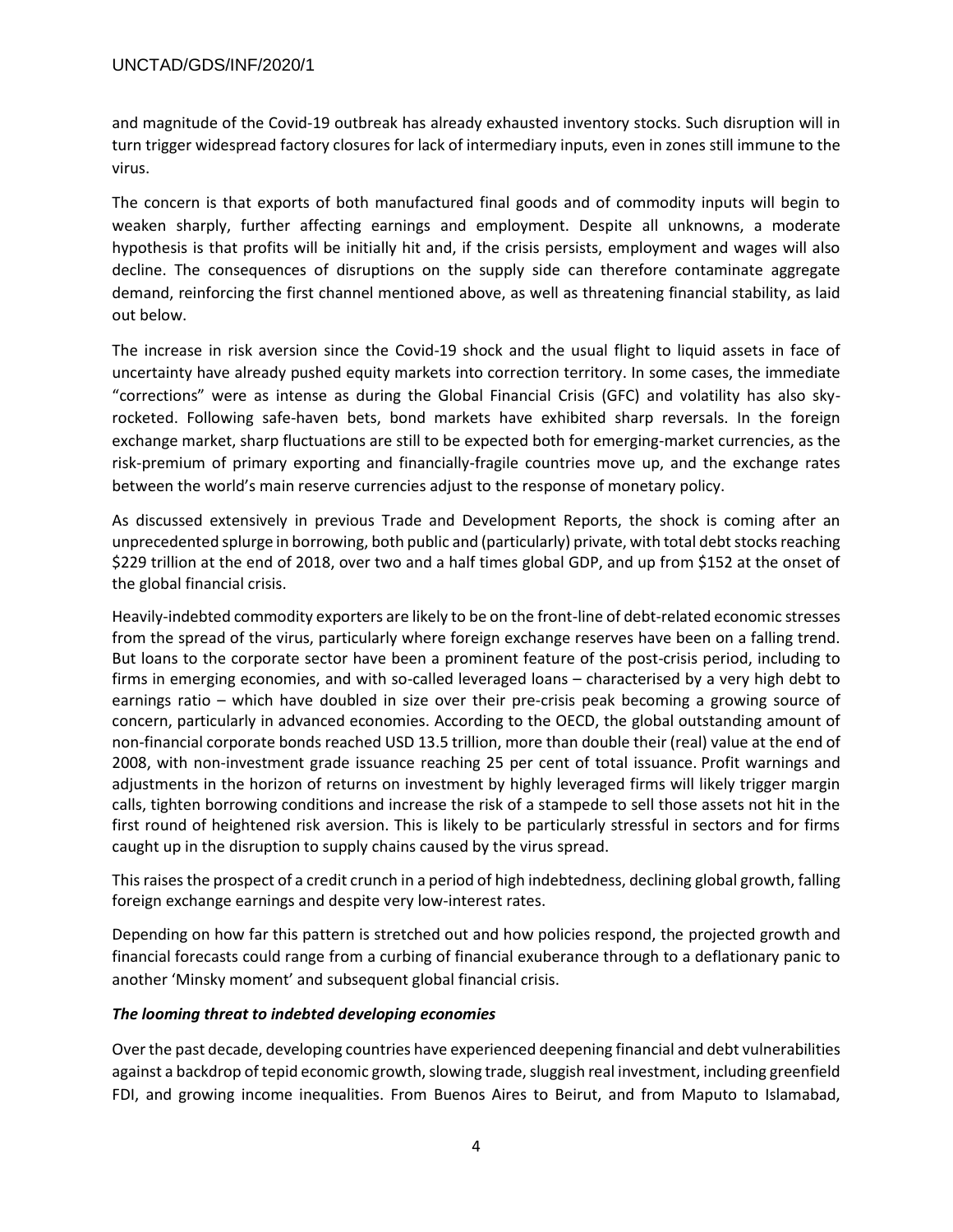developing countries across different income categories and with very different structural features are struggling with unsustainable debt burdens. Almost half of poorer economies, eligible to its Poverty Reduction and Growth Trust (PRGT), have been assessed by the IMF to be at high risk of sovereign external debt distress or already in debt distress at the end of 2019.

In 2018, the total debt of developing countries – private, public, domestic and external - reached 191 per cent of their combined GDP, the highest level on record. As a result, fast growing developing country indebtedness has come with specific features that do not bode well for their ability to withstand another external shock, such as caused by Covid-19. First, much of the increase comes from the spectacular explosion of private corporate indebtedness, primarily in high-income developing countries but by no means limited to these. Second, the growing share of sovereign debt owned by foreign shadow financial institutions has entailed rising debt service costs and a wall of outstanding sovereign debt repayments on international bonds with short maturities due over the next decade, in particular in sub-Saharan Africa.

While the rapid growth of low-quality corporate debt has become a major concern for advanced economies, by 2018 the share of private debt in overall debt was higher in developing countries – constituting some 73 per cent of their total debt -- than in advanced economies; as corporate debt in some developing countries is also expanding much faster than investment in physical capital this would suggest a low-quality (or speculative) bias here too. Moreover, with the exception of China where corporate bonds are primarily domestically owned and the government retains considerable fiscal space, around one third of private non-financial corporate debt in developing countries is estimated to be held by external creditors and is foreign-currency denominated.

A major concern is therefore that developing countries, already facing deteriorating debt positions, will not have the reserve cushion to withstand a temporary but possibly pronounced impact of the COVID-19 shock on their real economies. As Figure 2 shows, international reserves as a share of developing countries' short-term debt rose in all income groups until the outbreak of the global financial crisis, with forex reserves overall growing at a higher annual rate than short-term debt. This trend towards effective self-insurance did not prevail however, with the ratio of international reserves to short-term debt falling pronouncedly after 2009 and in particular in the wake of the onset of commodity price slumps since 2011. Despite a pick-up since 2016, in general, the current levels of reserves would, on average, cast a question mark over the ability of developing countries to stave off the Covid-19 shock, in particular where reserve accumulation has occurred through borrowing rather than (or in addition to) export earnings.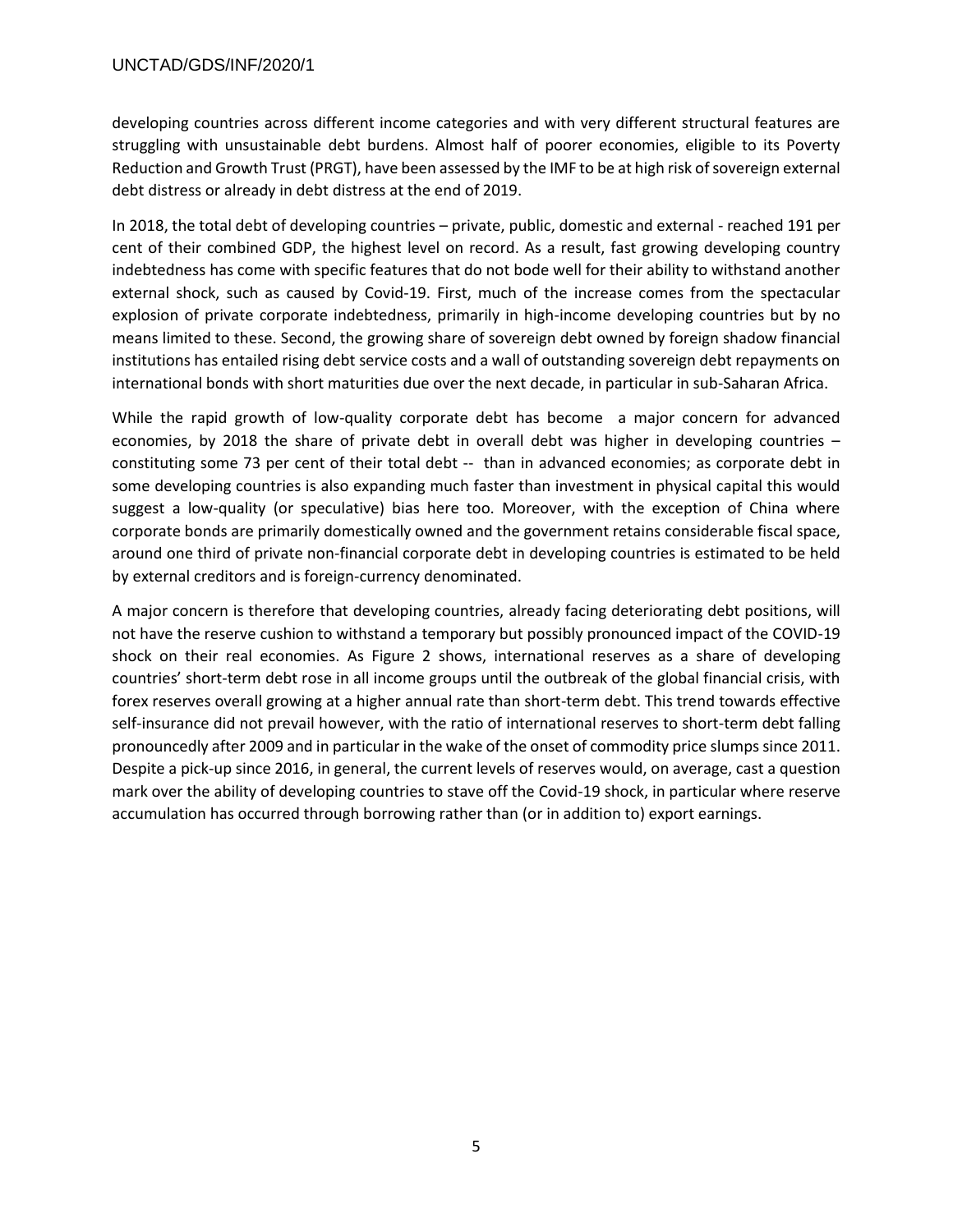

**Figure 2. Foreign exchange reserves indicators**

Source: UNCTAD secretariat calculations based on World Bank, IMF and national sources

Note: a. Excluding Small Island Developing Countries (SIDs) whose change in reserves tend to reflect climate shocks.

How large the real COVID-19 shock to debt-ridden developing economies will be, and therefore the extent to which they may or not be able to sit this out by liquidating their rather meagre reserve cushions, is also a function of their economic integration with China.

Figure 3 below maps out data for the trade openness of economies to China (exports plus imports to GDP) representing a proxy for the depth and extent of real ties to China, together with debt servicing on publicly guaranteed debt to government revenue as sources of vulnerability facing developing countries since the viral outbreak. We use trade in goods (both exports and imports) in an attempt not only to capture the importance of China's share of export demand but also the role of imports affecting global values chains.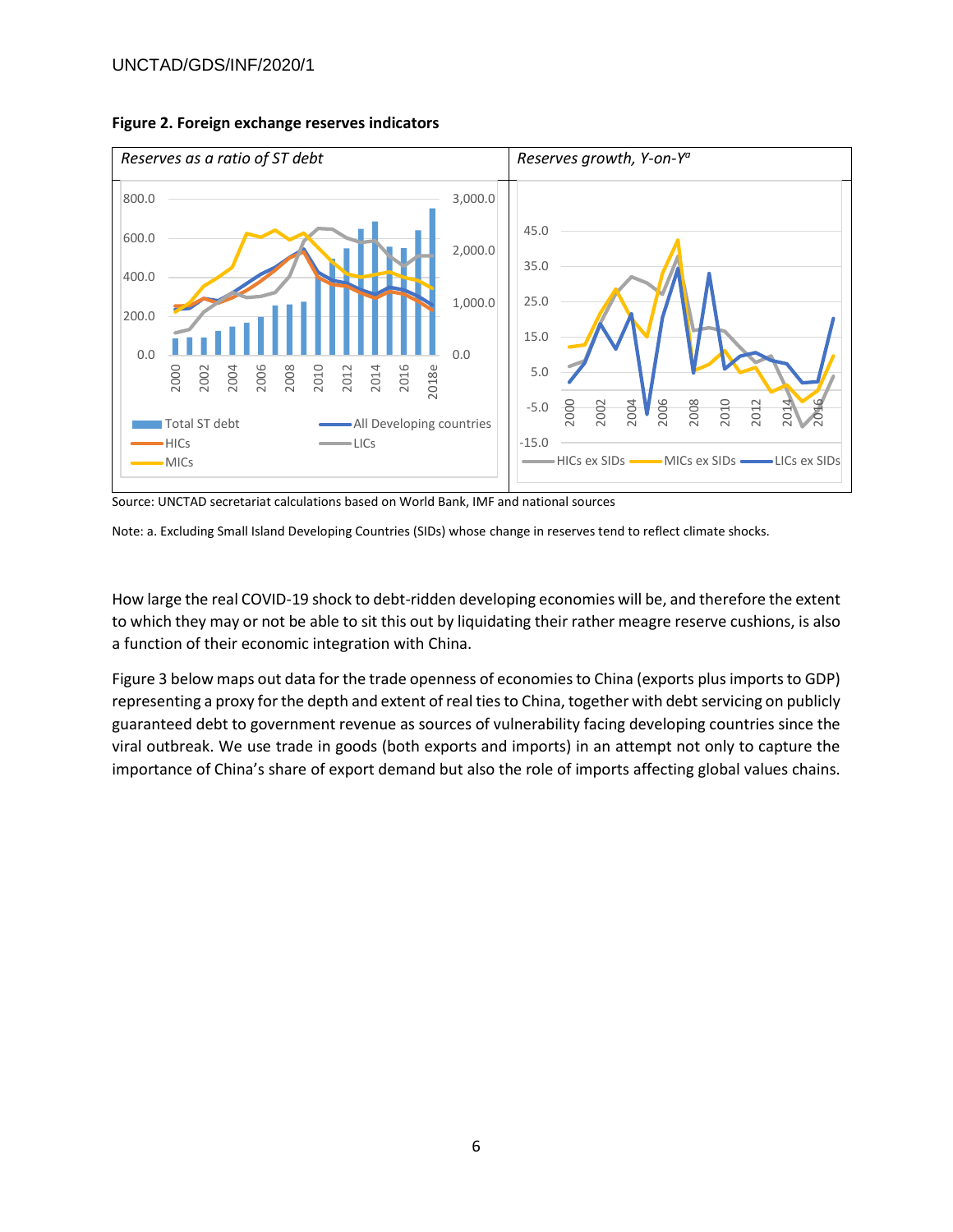

**Figure 3. Vulnerabilities in the wake of the Coronavirus outbreak**

This data, for some 117 developing countries, shows that around a fifth of these economies are highly vulnerable to direct impacts of the COVID-19 shock due to a combination of deteriorating debt sustainability (captured by a growing share of public revenues going to service public debt obligations) with high exposure of their economies to trade and wider economic relations with China, including Mongolia, Angola, Gabon, Philippines, Mozambique, Vietnam, Cambodia and Zambia. These developing economies are closely linked to the Chinese economy through their participation in Chinese-led global value chains and also are reliant on commodity exports to China.

In addition, China has become an important source of financing for developing countries, with loans to emerging market and frontier economies increasing 10-fold (from US\$ 40 billion in 2008 to US \$ 400 billion in 2017). For countries like Zambia, Mongolia, Ecuador, Venezuela, Angola, Kenya, Pakistan, Sri Lanka, Bolivia and Jamaica, China is now the largest official creditor. China's official flows do not mirror those of private investors in search of high short-term returns on speculative investment, and even provide a possible shield against the mercurial movement of private cross-border capital flows. Still, recipient countries may be affected in future should the COVID-19 shock to the Chinese economy prove to have prolonged consequences, including for its ability to maintain long-term lending into developing countries. For low and lower-middle income developing countries, in particular, and despite unprecedented global liquidity post the global financial crisis, access to Chinese loans has been a crucial source of longer-term and developmental financing. The largest part of China's lending goes to public entities, with loans to private entities accounting for less than 10% of the total. Given China's role, and its Belt and Road Initiative, there is some speculation that China may be the lender of last resort for countries with relatively low credit ratings. If the domestically-oriented focus expected from China in the year to follow subdues new credit provision to developing countries, those with strongest financial links to China might be amongst the slowest to recover from the economic consequences of the COVID-19 virus.

*Source: UNCTAD Secretariat calculations, IMF Global Debt database and COMTRADE. The graph is centered with average values for all developing countries.*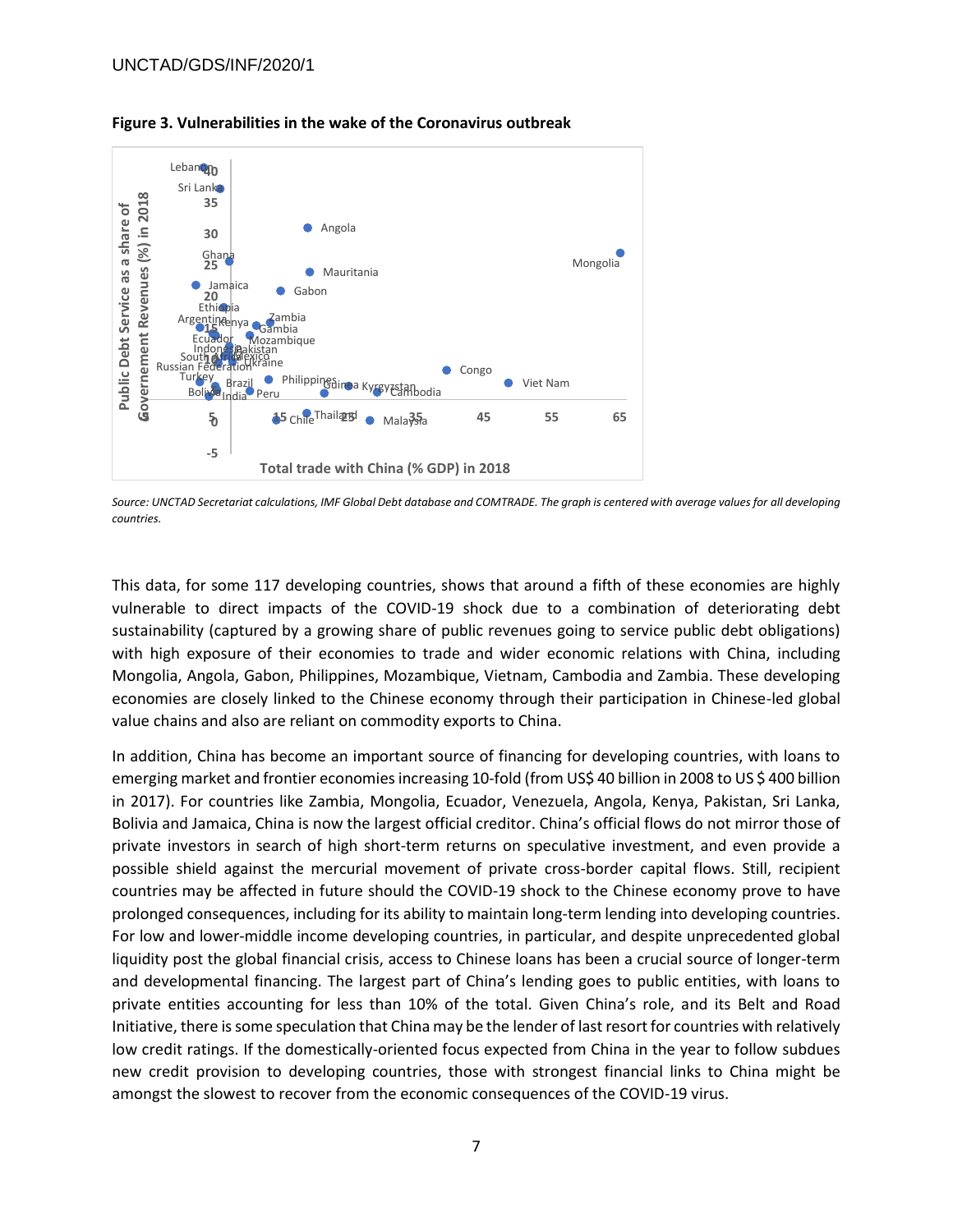#### *Ingredients of a sensible policy response*

It should be clear that if a virus outbreak in a food market in Southern China, significant as it is in terms of public health, is causing such global disruption, the most fundamental flaws in the current economic system cannot be any longer ignored.

The policy responses can be usefully identified from the channels listed above (demand, supply and finance), however, the challenge should not be framed as simply overcoming a disruptive shock and returning to an otherwise desirable pre-crisis growth path. Rather, it is necessary to align the responses to the Covid-19 shock in a way that reorients the world economy in a more caring, inclusive and financially stable direction.

If the Covid-19 crisis has negative impacts on household and corporate spending, governments can avoid a slump by increasing their own demand, especially for goods and services that aren't in short supply, such as construction and social services.

A temporary boost to emergency health spending – with free care for those affected by Covid-19 – is an obvious response, and the same holds for emergency cash transfers for those hit by a sudden loss of income, especially in the informal economy. **The welcome announcement by the IMF to provide \$50bn to mitigate the effects of the crisis should take the form of grants for the most vulnerable countries, and zero interest loans for others.**

Calls for increased public spending always raise fears of profligacy and financial trouble down the road. These are inappropriate in the face of massive waste for macroeconomic mismanagement (fiscal austerity stunting growth and eroding tax revenues), central banks' bail-outs of private banks, fossil fuel subsidies and the scale of international tax evasion and avoidance. As discussed in our 2019 Trade and Development Report, **reducing some of this waste would be enough to launch a Global Green New Deal including improvements to public health systems**.

Governments who are willing to do "whatever it takes" to stabilize the economy have to increase their spending until private-sector demand and employment return to healthy growth rates. The lessons of the previous decade are clear: the combination of aggressive monetary policy and timid fiscal interventions leave private investors in a 'wait-and-see' limbo and encourage speculative spirits. In the current crisis, there is also the additional risk that a slow fiscal response could increase the high risk of contagion; **governments should give a clear signal that public debt concerns are secondary to public health concerns.**

Calls for relaxing fiscal positions should not be constrained by the argument that more spending is ineffective if businesses face bottlenecks in their supply chains. While bottlenecks exist, the real constraint faced by the global economy is spending, especially for investment in physical and social infrastructure as well as in public-funded research and innovation. Furthermore, technical progress (and productivity growth) is held back by low spending in these areas.

**Addressing economic inequalities should be a central part of the policy response with a recognition of both short and long-term benefits.** Growing inequalities over several decades have eroded most households' spending power since long before the Covid-19 outbreak, and they now pose serious headwinds against a robust post-outbreak recovery. By supporting employment growth, government spending stimulates wage growth as well. Stronger labour market regulation is important too as it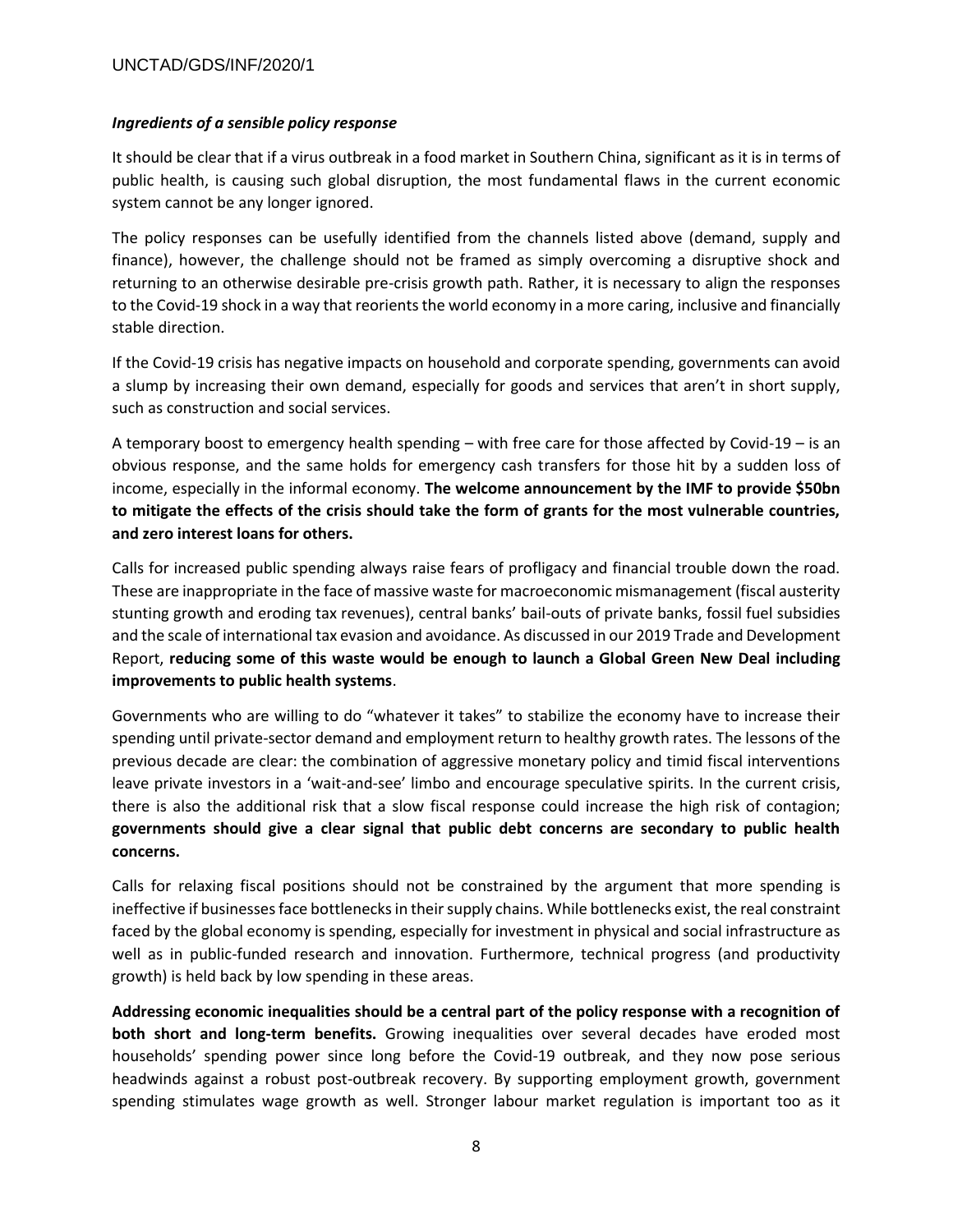supports earnings (e.g. with minimum wages), income security (e.g. with pensions, unemployment insurance and sick-pay benefits) and income earning abilities (e.g. with healthcare provisions, education and more).

The above should include special attention to people affected by the virus. Societies with universal health insurance coverage are best positioned to protect themselves from the consequences of a pandemic since people incur no cost to be tested for the virus, and those infected can be treated by the public system with little income loss. **The restrictive business practices of large international pharmaceutical companies should be subject to independent examination to assess any potential obstacles they might pose to addressing the health emergency.**

Central banks should do "whatever it takes" in the face of the Covid-19 including **directing credit for production and employment creation** (rather than financial speculation or bailouts), reinforcing public infrastructure and development banks, providing tailored credit lines for financially distressed SMEs. And, at the international level, multilateral institutions like the IMF should offer concrete low-cost hedging mechanisms for governments of developing countries to manage exchange-rate risks coming from international shocks, averting the boom-bust financial cycles of recent decades and putting the global economy on a sustainable path.

The financially reckless tendency of reducing corporate tax rates and marginal rates paid by the wealthy will need to be reversed. Reverting to progressive taxation and reducing reliance on Value Added taxes that erode private spending is viable financially, economically desirable and socially fair. **The need to implement the recommendations of independent bodies such as the UN Committee of Experts on International Tax Matters and the Commission for the Reform of International Corporate Taxation has become urgent.**

For many debt-distressed developing countries already spending up to one third of government revenue on debt servicing **an immediate moratorium is merited when a health emergency on this scale is declared**. Beyond that, more permanent mechanisms to resolve entrenched debt problem, as discussed in previous UNCTAD documents, are required.